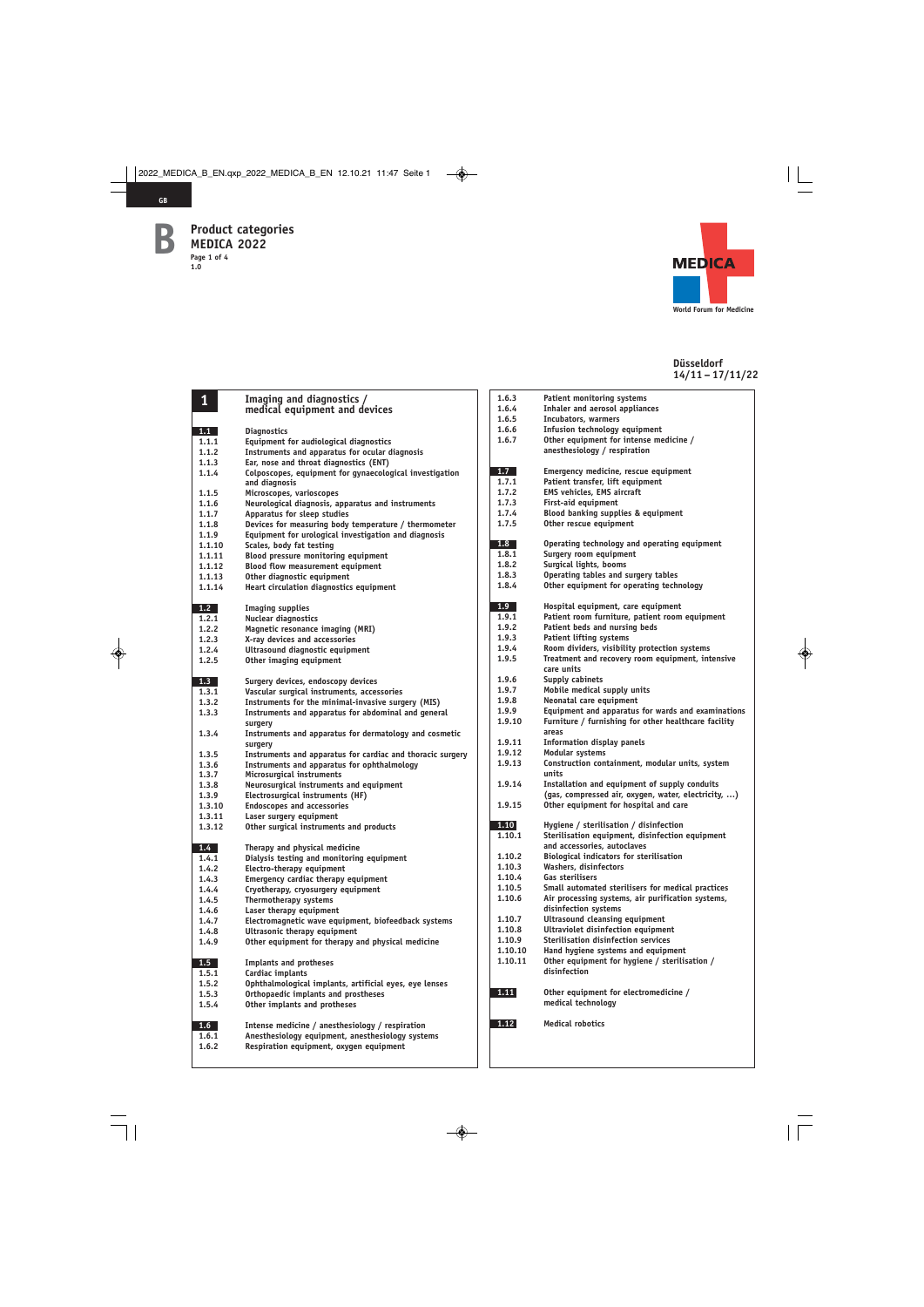**GB**



| 2                | Laboratory equipment                                                             |
|------------------|----------------------------------------------------------------------------------|
| 2.1              | Analyser systems / equipment                                                     |
| 2.2              | Centrifuges                                                                      |
| 2.3              | Chromatographs                                                                   |
| $2.4 -$          | Cleaning equipment for laboratory                                                |
| 2.5              | Drying equipment for laboratory                                                  |
| 2.6              | Filtration systems, filtration equipment                                         |
| 2.7 <sub>1</sub> | Glass, plastic, metal laboratory items                                           |
| 2.8              | Homogenizers                                                                     |
| 2.9              | Laboratory equipment                                                             |
| 2.10             | <b>Laboratory furniture</b>                                                      |
| 2.11             | Laboratory refrigerators and freezing systems                                    |
| 2.12             | Laboratory water purification systems                                            |
| 2.13             | Microplate, microtiter plates                                                    |
| 2.14             | <b>Microscopes</b>                                                               |
| 2.15             | pH meters                                                                        |
| 2.16             | <b>Photometers</b>                                                               |
| 2.17             | Pipetting devices, pipetting equipment                                           |
| 2.18             | Sampling systems                                                                 |
| 2.19             | <b>Scales and balances</b>                                                       |
| 2.20             | Shaking and mixing units                                                         |
| 2.21             | <b>Slide stainers</b>                                                            |
| 2.22             | <b>Spectrometers</b>                                                             |
| 2.23             | Temperature measurement devices                                                  |
| 2.24             | Other laboratory equipment                                                       |
| 3                | Diagnostic tests                                                                 |
| 3.1              | Clinical chemistry                                                               |
| 3.1.1<br>3.1.2   | <b>Glucose testing</b>                                                           |
| 3.1.3            | Haemoglobin testing, electrophoresis testing<br>Urinalysis equipment and systems |
| 3.1.4            | Rapid tests in clinical chemistry                                                |
| 3.1.5            | Other equipment for clinical chemistry                                           |
| 3.2<br>3.2.1     | Immunochemistry testing, immunology testing                                      |
| 3.2.2            | Immuno assay testing<br>Diagnostic rapid tests                                   |
|                  |                                                                                  |

| 3.2.3          | Diagnostic tests for cancer                                         |
|----------------|---------------------------------------------------------------------|
| 3.2.4          | Other equipment for immunochemistry and<br>immunology               |
|                |                                                                     |
| 3.3<br>3.3.1   | Haematology / histology / cytology testing<br>Haematology analyzers |
| 3.3.2          | Histology reagents, cytology reagents                               |
| 3.3.3          | Immunohaematology testing, blood grouping                           |
| 3.3.4          | Other haematology / histology / cytology testing                    |
|                |                                                                     |
| $3.4 -$        | Microbiology testing                                                |
| 3.4.1          | Bacteriology testing in microbiology                                |
| 3.4.2          | Parasitology testing in microbiology                                |
| 3.4.3          | Rapid tests in microbiology<br>Other microbiology testing           |
| 3.4.4          |                                                                     |
| 3.5            | Infectious immunology testing                                       |
| 3.5.1          | <b>Bacteriology testing</b>                                         |
| 3.5.2          | Microbiological diagnosis, virology, equipment and                  |
|                | systems for                                                         |
| 3.5.3          | Other infectious immunology testing                                 |
| 3.6            | Genetic testing, molecular diagnostics                              |
| 3.6.1          | <b>DNA</b> testing                                                  |
| 3.6.2          | Molecular biomarkers                                                |
| 3.6.3<br>3.6.4 | Polymerase chain reaction (PCR)                                     |
|                | Other molecular diagnostics testing                                 |
| 3.7            | Other diagnostics                                                   |
|                |                                                                     |
| 4              | Physiotherapy / orthopaedic technology                              |
|                |                                                                     |
| 4.1            | Hydrotherapy treatment equipment                                    |
| 4.2            | Bandages in physiotherapy / orthopaedic technology                  |
| 4.3            | Occupational therapy equipment                                      |
| $4.4 -$        | Walking and mobility aids                                           |
|                |                                                                     |
| 4.5            | Compression therapy equipment                                       |
| 4.6            | Orthopaedic shock wave therapy equipment                            |
| $4.7-$         | Physiotherapeutic mobility aids                                     |
| 4.8            | Physiotherapy equipment                                             |
| $4.9-1$        | Physiotherapeutic cold treatment                                    |
| 4.10           | Physiotherapeutic heat treatment                                    |
| 4.11           | Physiotherapeutic massage equipment                                 |
| 4.12           | Rehabilitation equipment and devices                                |
| 4.13           | Orthopaedic feet aids, shoes and insoles                            |
| 4.14           | <b>Training equipment</b>                                           |
| 4.15           |                                                                     |
|                | Lateral training devices, rehabilitation equipment<br>and devices   |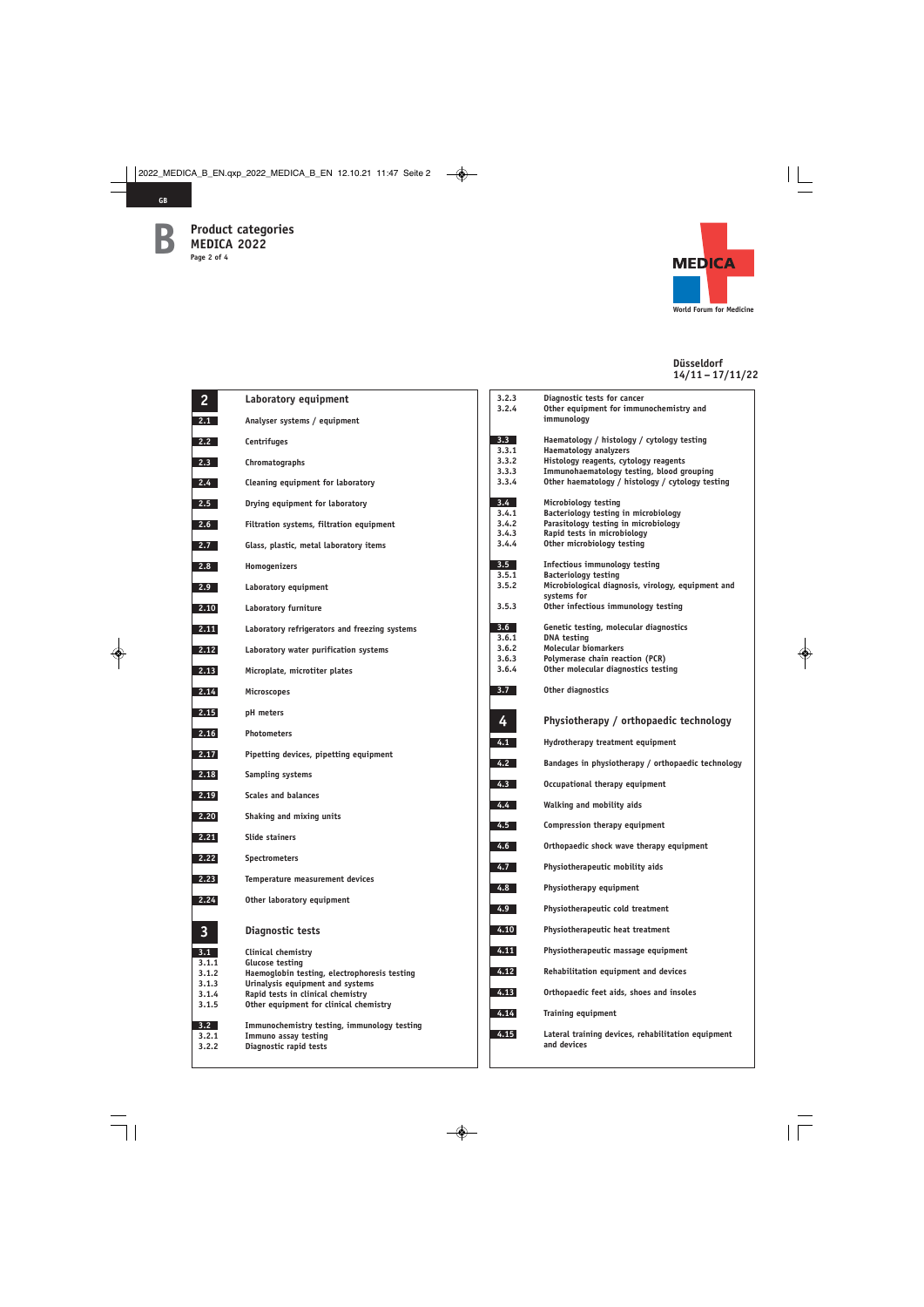

**GB**



| 4.16    | Wheelchairs                                        |
|---------|----------------------------------------------------|
| 4.17    | Other equipment and devices for physiotherapy and  |
|         | orthopaedy                                         |
|         |                                                    |
| 5       | Disposables and consumables                        |
| 5.1     | Universal medical commodities                      |
|         |                                                    |
| 5.2     | Acupuncture equipment and accessories              |
| 5.3     | Articles for nursing, hygiene and medical cosmetic |
| 5.4     | <b>Batteries for medical systems</b>               |
| 5.5     | Surface disinfectants                              |
| 5.6     | Hand hygiene stations / supplies                   |
| 5.7     | <b>Disposables</b>                                 |
| 5.7.1   | Disposable articles for hospitals                  |
| 5.7.2   | Disposable articles for laboratories               |
| 5.7.3   | Disposable articles for surgeries                  |
| 5.7.4   | Other disposable articles                          |
| 5.8     | <b>Hearing aids</b>                                |
| 5.9     | Incontinence systems and stoma aids                |
| 5.10    | Catheters / urinary catheters and accessories      |
| 5.11    | Sterile bags                                       |
| 5.12    | Linen                                              |
| 5.12.1  | Blankets, sheets, pillows                          |
| 5.12.2  | Non-woven disposable products                      |
| 5.12.3  | Other linen products                               |
| 5.13    | Patient identification wristbands, devices         |
| 5.14    | Personal protective equipment                      |
| 5.14.1  | <b>Surgical gloves</b>                             |
| 5.14.2  | OT face masks, OT cap-disposables                  |
| 5.14.3  | Disposable clothing                                |
| 5.14.4  | Disposable gloves                                  |
| 5.14.5  | Working clothes and protective clothing            |
| 5.14.6  | Ear protectors                                     |
| 5.14.7  | Respirators                                        |
| 5.14.8  | <b>Examination and protective gloves</b>           |
| 5.14.9  |                                                    |
| 5.14.10 | <b>Healthcare uniforms</b>                         |
|         | Other equipment for personal protection            |
| 5.15    | Wound care equipment                               |
| 5.15.1  | <b>Bandage materials</b>                           |
| 5.15.2  | Splints and accessories                            |
| 5.15.3  | <b>Bandages</b>                                    |
| 5.15.4  | <b>Elastic bandages</b>                            |
| 5.15.5  | <b>Plaster of Paris bandages</b>                   |
| 5.15.6  | Other bandages, dressings and accessories          |
| 5.15.7  | Wound covering / skin substitutes                  |
| 5.15.8  | <b>Instant wound dressings</b>                     |
| 5.15.9  | <b>Wound adhesives</b>                             |

| 5.15.10 | Sterile compresses                                                           |
|---------|------------------------------------------------------------------------------|
| 5.15.11 | <b>Decubitus prevention products</b>                                         |
| 5.15.12 | Other wound care equipment                                                   |
|         |                                                                              |
| 5.16    | <b>Waste Management</b>                                                      |
| 5.16.1  | <b>Recycling systems</b>                                                     |
| 5.16.2  | Waste management devices for disposable products                             |
| 5.16.3  | Other equipment and systems for waste management                             |
| 5.17    | Other commodities and consumer goods                                         |
| 6       | IT systems and IT solutions                                                  |
| 6.1     | IT infrastructure / computer hardware                                        |
| 6.1.1   | Archiving and documentation                                                  |
| 6.1.2   | <b>Managed IT services</b>                                                   |
| 6.1.3   | Personal computers, work stations, terminals                                 |
| 6.1.4   | Laptops, notebooks, tablet PC, handhelds                                     |
| 6.1.5   | VDUs, monitors, touch screens, colour display                                |
|         | systems                                                                      |
| 6.1.6   | Printers, scanners, all in one devices                                       |
| 6.1.7   | Readers for patient cards, chip cards, RFID chips,<br>slips / receipts       |
|         |                                                                              |
| 6.1.8   | Tracking systems (RFID, RTLS)<br>Other IT infrastructure / computer hardware |
| 6.1.9   |                                                                              |
| 6.2     | mHealth, mobile IT, wireless technologies<br>(Bluetooth, WI-FI)              |
| 6.3     | Wearable technologies, smart textiles                                        |
| 6.4     | eHealth, telemedicine / telematics / telemetry                               |
| 6.5     | Administrative information systems / software                                |
| 6.5.1   | Healthcare information systems / software (HIS)                              |
| 6.5.2   | Real time transmitting systems                                               |
| 6.5.3   | Enterprise resource planning (ERP) systeme                                   |
| 6.5.4   | <b>Financial systeme</b>                                                     |
| 6.5.5   | Cybersecurity, virus protection, intrusion protection,                       |
|         | anti-spam and firewalls                                                      |
| 6.5.6   | Electronic medical record / electronic health record                         |
|         | systems                                                                      |
| 6.5.7   | Patient entertainment / patient infotainment                                 |
|         | systems                                                                      |
| 6.5.8   | Other administrative information systems / software                          |
| 6.6     | Medical information systems / software                                       |
| 6.6.1   | Drug information systems                                                     |
| 6.6.2   | Internet / web portals, healthcare portals                                   |
| 6.6.3   | <b>Intranet software</b>                                                     |
| 6.6.4   | <b>Medical Apps and App Stores</b>                                           |
| 6.6.5   | Image processing and archiving, imaging, OCR, DTP,                           |
|         | RIS, PACS                                                                    |
| 6.6.6   | Other medical information systems / software                                 |
| 6.7     | <b>Communication systems</b>                                                 |
| 6.7.1   | <b>Emergency call systems</b>                                                |
| 6.7.2   | Nurse call systems                                                           |
| 6.7.3   | Speech processing systems, speech recognition                                |
|         | systems / dictation systems                                                  |
| 6.7.4   | <b>Scheduling systems</b>                                                    |
| 6.7.5   | Other communcation systems                                                   |
|         |                                                                              |